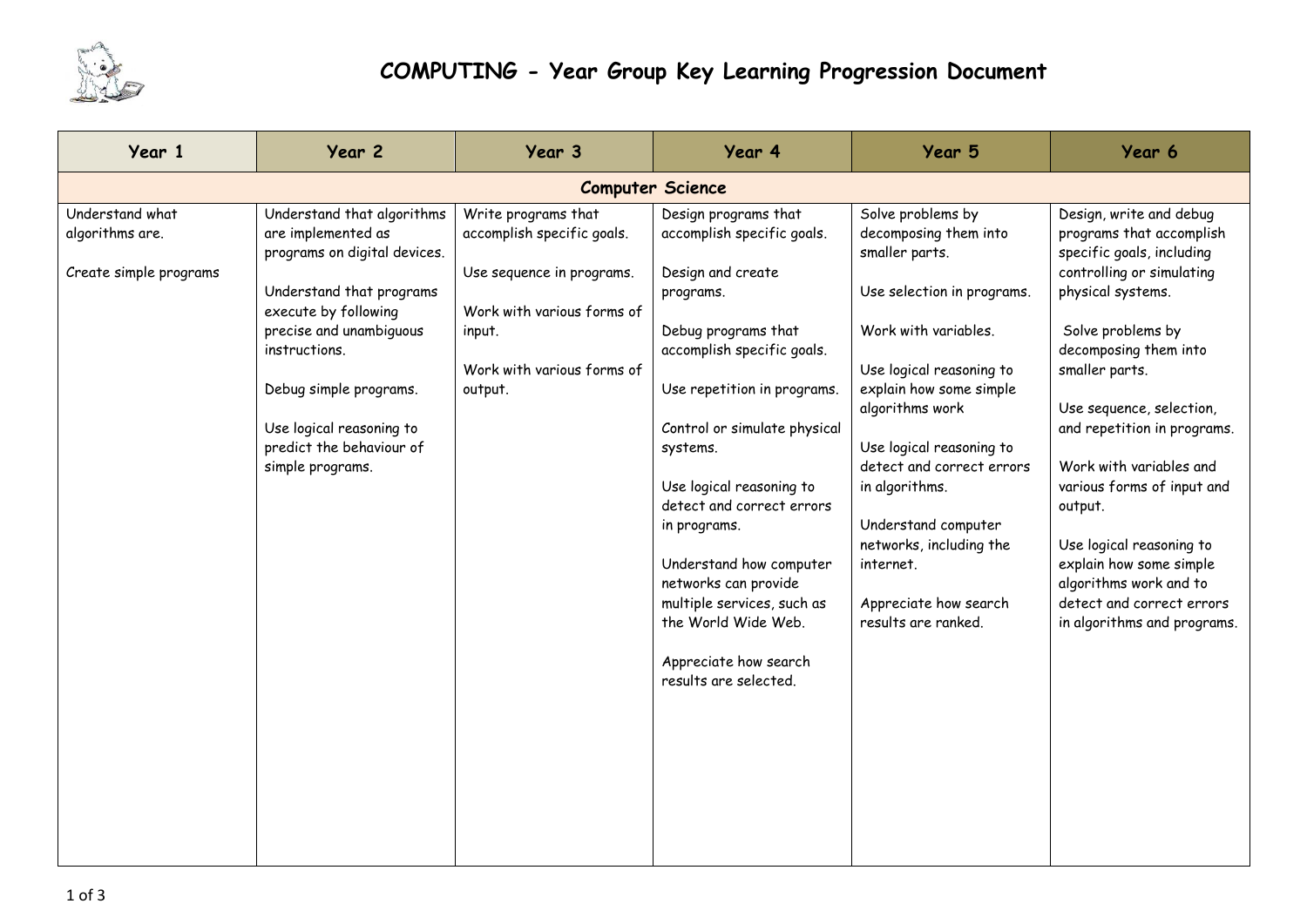| Year 1                                                                                                                                                                                        | Year 2                                                                                                                                                                                     | Year <sub>3</sub>                                                                                                                                                               | Year 4                                                                                                                                                                                                     | Year 5                                                                                                                                                                                                   | Year 6                                                                                                                                                                                                                                                                                                                                                                                                                                                       |  |  |  |
|-----------------------------------------------------------------------------------------------------------------------------------------------------------------------------------------------|--------------------------------------------------------------------------------------------------------------------------------------------------------------------------------------------|---------------------------------------------------------------------------------------------------------------------------------------------------------------------------------|------------------------------------------------------------------------------------------------------------------------------------------------------------------------------------------------------------|----------------------------------------------------------------------------------------------------------------------------------------------------------------------------------------------------------|--------------------------------------------------------------------------------------------------------------------------------------------------------------------------------------------------------------------------------------------------------------------------------------------------------------------------------------------------------------------------------------------------------------------------------------------------------------|--|--|--|
| Digital Literacy                                                                                                                                                                              |                                                                                                                                                                                            |                                                                                                                                                                                 |                                                                                                                                                                                                            |                                                                                                                                                                                                          |                                                                                                                                                                                                                                                                                                                                                                                                                                                              |  |  |  |
| Use technology safely.<br>Keep personal information<br>private.<br>Recognise common uses of<br>information technology<br>beyond school.                                                       | Use technology<br>respectfully.<br>Identify where to go for<br>help and support when they<br>have concerns about<br>content or contact on the<br>internet or other online<br>technologies. | Use technology responsibly.<br>Identify a range of ways to<br>report concerns about<br>contact.                                                                                 | Understand the<br>opportunities computer<br>networks offer for<br>communication.<br>Identify a range of ways to<br>report concerns about<br>content.<br>Recognise<br>acceptable/unacceptable<br>behaviour. | Understand the<br>opportunities computer<br>networks offer for<br>collaboration.<br>Be discerning in evaluating<br>digital content.<br>Identify a range of ways to<br>report concerns about<br>content.  | Use technology safely,<br>respectfully and<br>responsibly.<br>Recognise<br>acceptable/unacceptable<br>behaviour.<br>Identify a range of ways to<br>report concerns about<br>content and contact.                                                                                                                                                                                                                                                             |  |  |  |
|                                                                                                                                                                                               |                                                                                                                                                                                            |                                                                                                                                                                                 | <b>Information Technology</b>                                                                                                                                                                              |                                                                                                                                                                                                          |                                                                                                                                                                                                                                                                                                                                                                                                                                                              |  |  |  |
| Use technology<br>purposefully to create<br>digital content.<br>Use technology<br>purposefully to store<br>digital content.<br>Use technology<br>purposefully to retrieve<br>digital content. | Use technology<br>purposefully to organise<br>digital content.<br>Use technology<br>purposefully to manipulate<br>digital content.                                                         | Use search technologies<br>effectively.<br>Use a variety of software<br>to accomplish given goals.<br>Collect information.<br>Design and create content.<br>Present information | Select a variety of<br>software to accomplish<br>given goals.<br>Select, use and combine<br>internet services.<br>Analyse information.<br>Evaluate information.<br>Collect data.<br>Present data.          | Combine a variety of<br>software to accomplish<br>given goals.<br>Select, use and combine<br>software on a range of<br>digital devices.<br>Analyse data.<br>Evaluate data.<br>Design and create systems. | Understand computer<br>networks including the<br>internet; how they can<br>provide multiple services,<br>such as the world wide web;<br>and the opportunities they<br>offer for communication<br>and collaboration.<br>Use search technologies<br>effectively, appreciate how<br>results are selected and<br>ranked, and be discerning in<br>evaluating digital content<br>Select, use and combine a<br>variety of software<br>(including internet services) |  |  |  |